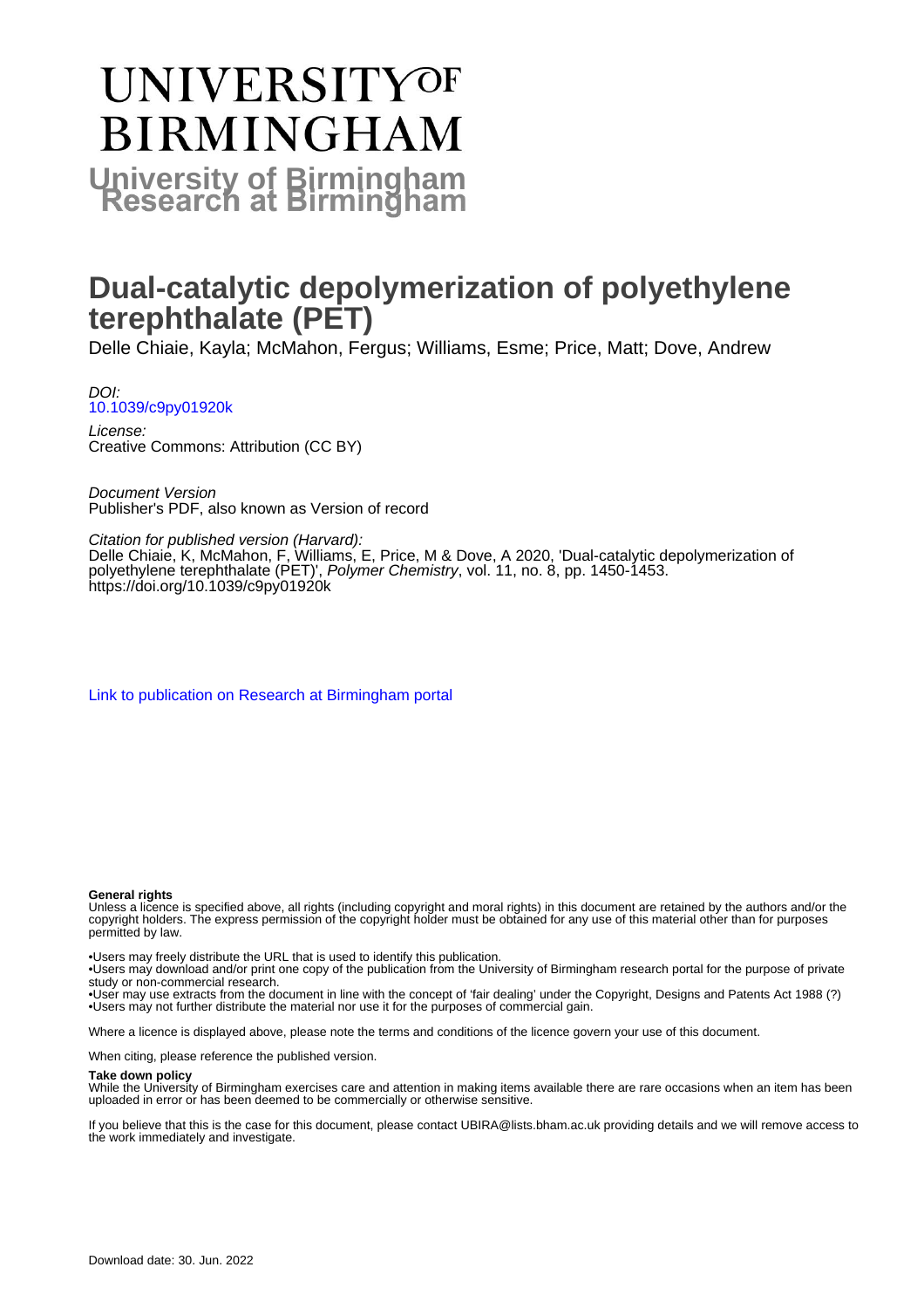# Polymer **Chemistry**

## **COMMUNICATION**



Cite this: Polym. Chem., 2020, 11, 1450

Received 23rd December 2019, Accepted 2nd February 2020 DOI: 10.1039/c9py01920k

[rsc.li/polymers](www.rsc.li/polymers)

Dual-catalytic depolymerization of polyethylene terephthalate (PET)†

Kayla R. Delle Chiaie[,](http://orcid.org/0000-0001-8208-9309) **D** Fergus R. McMahon, Esme J. Williams, Matthew J. Price **D** and Andrew P. Dove  $\mathbb{D}^*$ 

Limiting our plastic waste and finding greener, more sustainable solutions for disposal is currently an environmental priority. Polyethylene terephthalate (PET), one of the more prominent single-use plastics, has recently been under investigation for chemical recycling as a means to ameliorate the environmental impact. This work reports a dual-catalytic approach to the chemical recycling of PET, aiming to combine inexpensive, readily available Lewis acid–base pairs to exhibit cooperative catalytic activity.

#### Introduction

The world's production of synthetic plastics is continuously and exponentially increasing as these materials have become ubiquitous in everyday life.<sup>1,2</sup> This is a consequence of these materials being low cost and functional. Unfortunately, many plastics are single-use and thus waste from these materials has been building up in the environment to create a global problem. One such polymer, polyethylene terephthalate (PET) is a major part of the world's synthetic plastic production (33 million tons in 2015).<sup>3–5</sup> Unfortunately, the combination of the slow natural degradation of PET in the environment and poor disposal management has contributed to the global issue of plastic pollution. As PET production continues to increase, recycling strategies must also adapt. $6-11$  While mechanical recycling of PET is well exploited, ultimately it leads to a deterioration in mechanical properties as a consequence of thermal degradation, contamination, and discoloration. In turn, the recycled material reduces in quality and does not perform as well as virgin PET.

Recently, chemical recycling of PET has been investigated as an innovative solution to the treatment of post-consumer  $PET<sub>12–15</sub>$  Chemical recycling involves depolymerisation of the end-use plastic down to its constituent monomers that are then suitable for repolymerization (with mechanical properties comparable to the virgin material), resulting in a closed-loop cycle for the material.<sup>16-20</sup> Specifically, glycolysis of PET leading to bis(2-hydroxyethylene)terephthalate (BHET) has been shown to be suitable for depolymerization and repolymerization (Fig. 1). $13,21-25$ 

Chemical depolymerization of PET has been studied with a variety of both metal-based and organic catalysts.<sup>4,13,14,20,25</sup> Previously, we have shown that the depolymerization process benefits from catalyst systems composed of ionic acid–base pairs that outperformed base catalysis alone.<sup>25,26</sup> As such, this has led us to focus subsequent studies on the effect of combining organic bases with Lewis acidic metal complexes. The benefit of using a dual-catalytic system with a metal-based Lewis acid component is that many different variables can be tuned including Lewis acidity of the metal, size of the metal, and metal ligands/counter anions.<sup>20,27</sup> COMMUNICATION<br>
<sup>View</sup> Article Chine<br> **(0)** Check for updates<br> **2014 Content Content Content Content Content Content Content Content Content Content Content Content Content Content Content Content Content Content Content** 

#### Results and discussion

Previous dual-catalytic depolymerization of PET with organic salts required formation of an ionic salt precursor prior to introduction into depolymerization conditions.<sup>25</sup> Early investigation of PET glycolysis using 4-dimethylaminopyridine (DMAP), a popular catalyst for transesterification reactions in ester-based polymers, with readily available  $MgCl<sub>2</sub>$  and a preformed  $DMAP-MgCl<sub>2</sub>$  complex showed comparable performance (see ESI Fig. S1†). Most notably, even in these initial studies, the depolymerizations were rapid and efficient.<sup>28</sup> In



Fig. 1 Glycolysis of PET to form BHET.

School of Chemistry, University of Birmingham, Edgbaston, Birmingham, B15 2TT, UK. E-mail: A.Dove@bham.ac.uk

<sup>†</sup>Electronic supplementary information (ESI) available. See DOI: 10.1039/ c9py01920k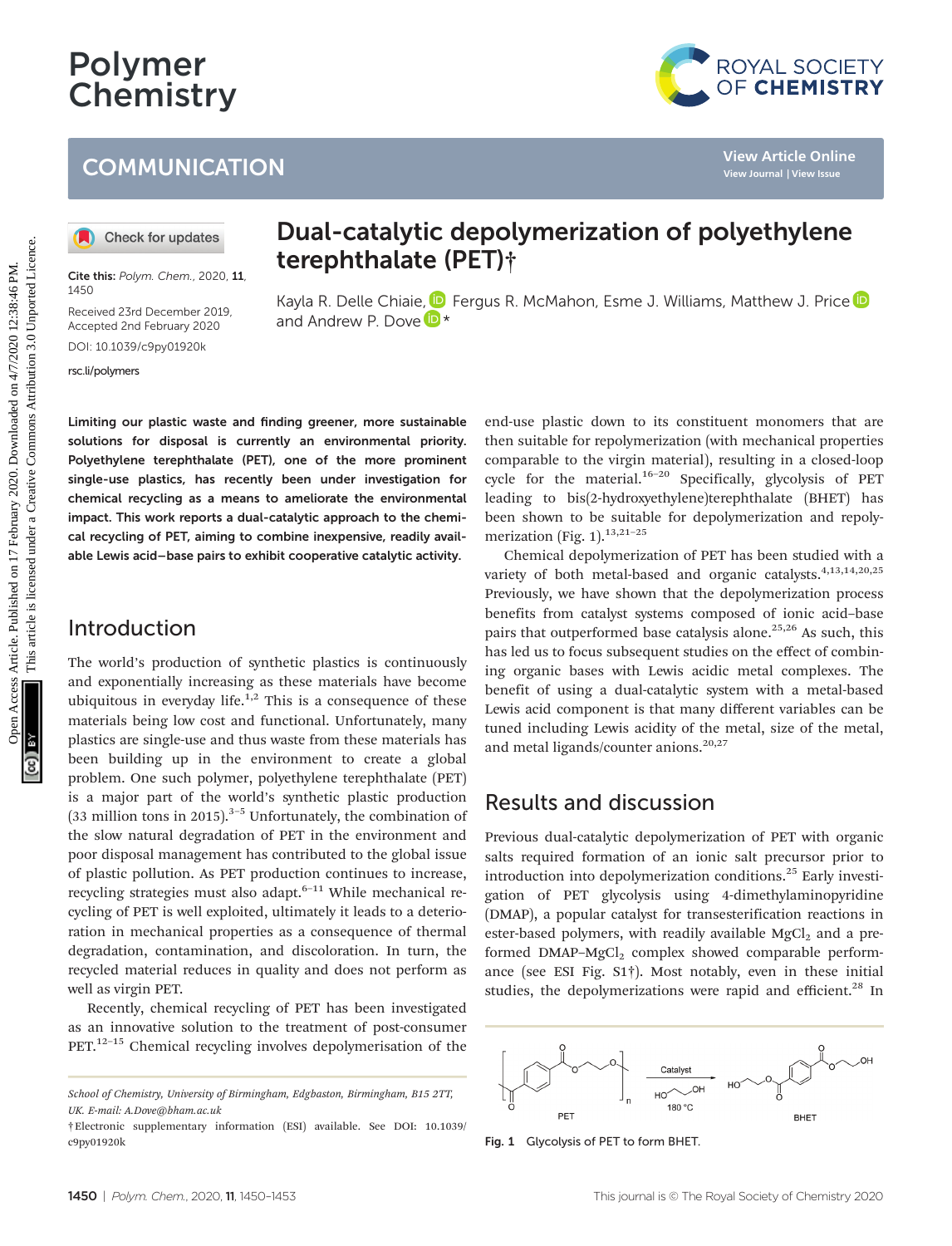turn, all subsequent depolymerisations were run using in situ addition of both catalyst components. A simple screening of metal halides while retaining DMAP as base showed that metal identity has a dramatic effect on depolymerization activity (Table 1) with many metal halides affording little or no conversion (Table 1, entries 7–13). This could be due to a myriad of factors not limited to solubility, metal size, and coordination. These results are in line with similar trends seen for the dual-catalytic ROP of lactones.<sup>29</sup> The complexation with DMAP is likely to have a dramatic effect on the activation of the polyester backbone and subsequent nucleophilic attack needed for depolymerization. If the Lewis acid–base interaction is too strong there may not be enough "free" acid and base to enable depolymerization. Similarly, if the interaction is too weak then the catalyst components will not be stabilized and decompose under depolymerization conditions.

Conversely, comparing different halogen anions had a much smaller effect. Increasing the size of the halide from  $MgCl<sub>2</sub>$  to MgI<sub>2</sub> showed less than a 10% enhancement. Similar results were obtained with  $ZnI_2$  and  $ZnBr_2$ . A more significant difference was observed when the anions are changed to oxygenbased moieties such as triflate (OTf) or acetate (OAc). Since magnesium is a hard metal it is expected to bind more strongly with oxygen-based ligands leading to a slight decrease in activity (Table 1, entries 16 and 17). Alternatively, zinc as a soft metal appears to have a slight increase in activity when moving from halide ligands to oxygen-based ligands. Notably, for both metals, triflate complexes show lower activity than the comparable acetate complexes. More in depth kinetic studies revealed that the triflates and halides appear to have an induction period early in the reaction (see ESI Fig. S2†). This led us to hypothesize that in some cases the metal ligands may be replaced by carboxylates that form the chain end or transesterification location in the polymer. It would stand to reason that Polymer Chemistry<br>
and alia of both calibratic components Article scaling to determine the server into the server into the server into the server into the server into the server into the server into the server into the se

Table 1 Reactivity of a variety of Lewis acids paired with DMAP for the depolymerization of PET<sup>®</sup>

| Entry          | Lewis acid                | Conversion after 3 hours |
|----------------|---------------------------|--------------------------|
| $\mathbf{1}$   | None                      | 0.55                     |
| $\overline{2}$ | MgCl <sub>2</sub>         | 0.62                     |
| 3              | MgBr <sub>2</sub>         | 0.60                     |
| 4              | Mgl <sub>2</sub>          | 0.71                     |
| 5              | ZnBr <sub>2</sub>         | 0.69                     |
| 6              | ZnI <sub>2</sub>          | 0.54                     |
| 7              | BiCl <sub>3</sub>         | 0.13                     |
| 8              | YCl <sub>3</sub>          | 0.08                     |
| 9              | AlCl <sub>3</sub>         |                          |
| 10             | FeCl <sub>3</sub>         |                          |
| 11             | SnCl <sub>4</sub>         |                          |
| 12             | TiCl <sub>4</sub>         |                          |
| 13             | $Bi(OTf)_3$               |                          |
| 14             | Zn(OTf) <sub>2</sub>      | 0.41                     |
| 15             | $\text{Zn}(\text{OAc})_2$ | 0.89                     |
| 16             | Mg(OTf) <sub>2</sub>      | 0.57                     |
| 17             | $Mg(OAc)_2$               | 0.68                     |

 $a$  Each depolymerization was run with 0.15 equivalents of catalyst and 20 equivalents of ethylene glycol at 180 °C.



Fig. 2 Example of synergistic effect with the combination of DMAP and Zn(OAc)<sub>2</sub>. Sum of both catalysts alone shown for reference.



Fig. 3 Activity of  $Zn(OAc)_2$  with various bases for the depolymerization of PET. Bases are ordered left-to-right by basicity.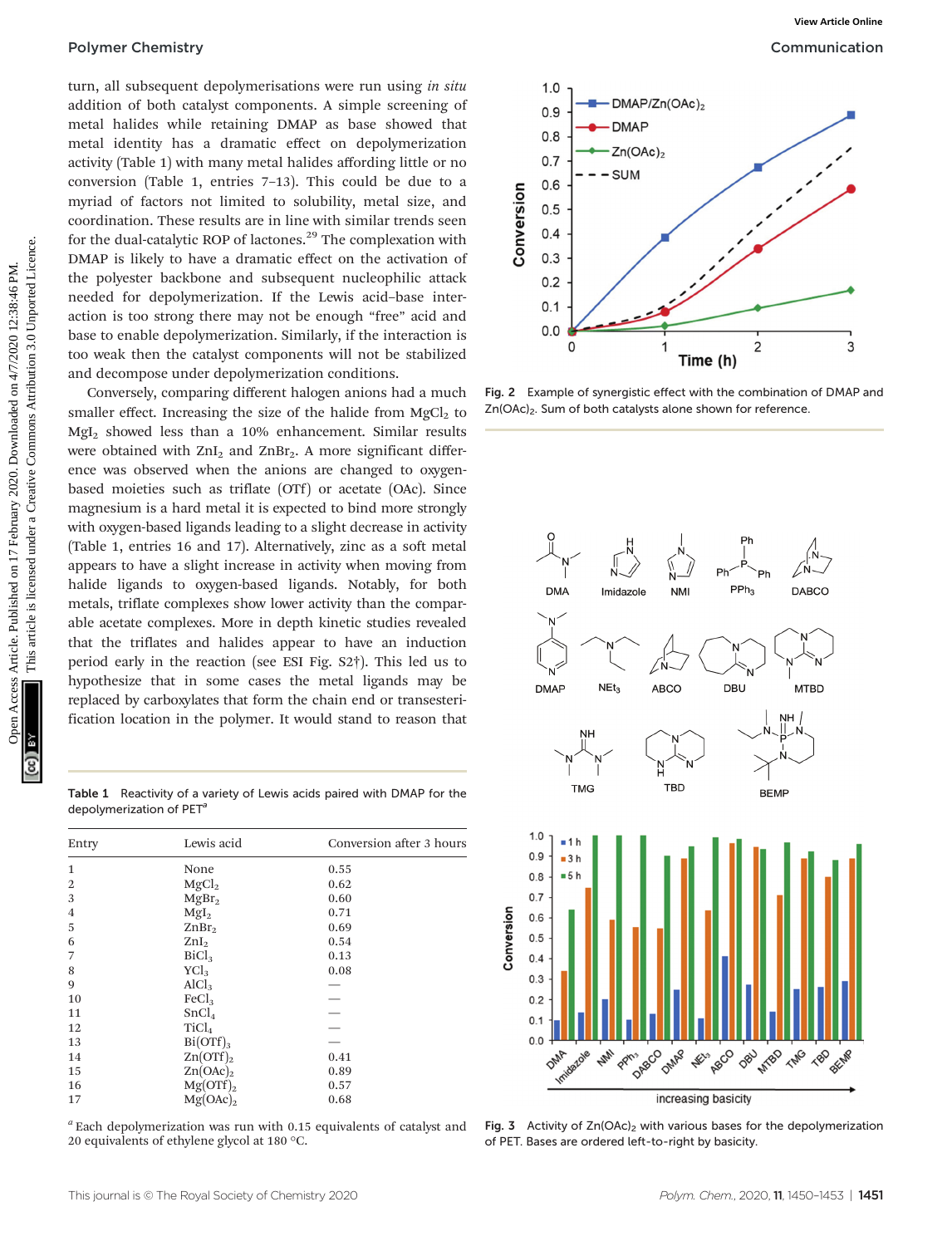this exchange or formation of the active species would be more facile with metal acetate complexes. Since  $Zn(OAc)_2$  showed the most promising reactivity and synergistic effect (see Fig. 2) with DMAP, it was screened with various base co-catalysts.

Combinations of  $Zn(OAc)_{2}$  with varying bases showed a wide range of reactivity from 55% to 96% conversion at 3 h (Fig. 3). As a consequence of the complex relationship between the basicity and complexation of these bases there is not a clear trend. It appears that bases with  $pK_a$ 's ranging from 9-12 are the most active. As the bases get stronger a decrease in reactivity is observed (for example TBD and BEMP). Alternatively, when the base is too weak a marked decrease in activity is observed (for example PPh<sub>3</sub>, Fig. 3). Additionally, complexation in an equimolar relationship to the Lewis acid appears to be important. This can be seen when DABCO (two basic sites) is compared to ABCO (one basic site). A similar phenomenon has been shown to affect the temperature stability of monobasic and dibasic ionic salts. There is a clear "Goldilocks Effect" for acid–base coordination and activity.<sup>26</sup> Additionally, a synergistic effect is seen with all of the bases weaker than TBD and BEMP (see ESI Fig. S4–S15†). It is hypothesized that these two strong and stable bases do not benefit from the addition of the Lewis acid due to their already remarkable reactivity. Additionally, no synergistic effect is seen with the more nucleophilic bases (i.e. DABCO and ABCO); it is possible that these bases are operating via an alternative mechanism. Communication<br>
This exchipted in mail accure complexes Since X articles. Since 2020. In the complexe area of the state in the state of the state in the state of the state on 17 February 3020. Denote the common and the sta

Currently, attempts to isolate and reuse the catalyst for subsequent depolymerizations have shown some promise (see ESI Fig. S3†). The main limitation appears to be decomposition of the catalyst components over these reaction times at high temperatures.

#### Conclusions

Overall, there is an apparent enhancement of depolymerization reactivity when a combination of Lewis acid and base are employed as the catalyst, similar to the organic salt systems. It is clear that tuning the strength of the acid–base interaction is the key to influencing the subsequent catalytic activity and stability. If the catalyst components bind too tightly this hinders the reactivity. However, if binding is too weak, there is no enhancement of activity or catalyst stability. Future studies will focus on fine tuning the acid–base interactions and finding a dual-catalytic system that can be recycled for many depolymerizations and ultimately lead to a closed-loop PET cycle.

## Conflicts of interest

The authors have no conflict of interest to declare.

### Acknowledgements

The University of Birmingham is thanked for the award of a Global PhD Scholarship to M. J. P.

#### References

- 1 S. Matar, in Chemistry of Petrochemical Processes, Woburn, 2nd edn, 2001, pp. xi–xii.
- 2 D. K. Schneiderman and M. A. Hillmyer, Macromolecules, 2017, 50, 3733–3750.
- 3 W. T. S. Huck, Nature, 2011, 472, 425–426.
- 4 S. M. Al-Salem, P. Lettieri and J. Baeyens, J. Waste Manage., 2009, 29, 2625–2643.
- 5 R. Geyer, J. R. Jambeck and K. L. Law, Sci. Adv., 2017, 3, e1700782.
- 6 V. Sinha, M. R. Patel and J. V. Patel, J. Polym. Environ., 2010, 18, 8–25.
- 7 S. D. Anuar Sharuddin, F. Abnisa, W. M. A. Wan Daud and M. K. Aroua, Energy Convers. Manage., 2016, 115, 308–326.
- 8 C. Jehanno, M. M. Perez-Madrigal, J. Demarteau, H. Sardon and A. P. Dove, Polym. Chem., 2019, 10, 172–186.
- 9 G. L. Colomines, J. J. Robin and G. Tersac, Polymer, 2005, 46, 3230–3247.
- 10 K. Fukushima, J. M. Lecuyer, D. S. Wei, H. W. Horn, G. O. Jones, H. A. Al-Megren, A. M. Alabdulrahman, F. D. Alsewailem, M. A. McNeil, J. E. Rice and J. L. Hedrick, Polym. Chem., 2013, 4, 1610–1616.
- 11 P. Hodge, Chem. Rev., 2014, 114, 2278–2312.
- 12 X. Zhang, M. Fevre, G. O. Jones and R. M. Waymouth, Chem. Rev., 2018, 118, 839–885.
- 13 A. M. Al-Sabagh, F. Z. Yehia, G. Eshaq, A. M. Rabie and A. E. ElMetwally, Egypt. J. Pet., 2016, 25, 53–64.
- 14 B. Geyer, G. Lorenz and A. Kandelbauer, eXPRESS Polym. Lett., 2016, 10, 559-586.
- 15 J. Y. Chen, C. F. Ou, Y. C. Hu and C. C. Lin, J. Appl. Polym. Sci., 1991, 42, 1501–1507.
- 16 T. Do, E. R. Baral and J. G. Kim, Polymer, 2018, 143, 106– 114.
- 17 C. Jehanno, I. Flores, A. P. Dove, A. J. Muller, F. Ruiperez and H. Sardon, Green Chem., 2018, 20, 1205–1212.
- 18 K. Fukushima, D. J. Coady, G. O. Jones, H. A. Almegren, A. M. Alabdulrahman, F. D. Alsewailem, H. W. Horn, J. E. Rice and J. L. Hedrick, J. Polym. Sci., Part A: Polym. Chem., 2013, 51, 1606–1611.
- 19 K. Fukushima, O. Coulembier, J. M. Lecuyer, H. A. Almegren, A. M. Alabdulrahman, F. D. Alsewailem, M. A. Mcneil, P. Dubois, R. M. Waymouth, H. W. Horn, J. E. Rice and J. L. Hedrick, J. Polym. Sci., Part A: Polym. Chem., 2011, 49, 1273–1281.
- 20 R. López-Fonseca, I. Duque-Ingunza, B. de Rivas, S. Arnaiz and J. I. Gutiérrez-Ortiz, Polym. Degrad. Stab., 2010, 95, 1022–1028.
- 21 A. M. Al-Sabagh, F. Z. Yehia, A. M. M. F. Eissa, M. E. Moustafa, G. Eshaq, A. R. M. Rabie and A. E. ElMetwally, Ind. Eng. Chem. Res., 2014, 53, 18443– 18451.
- 22 F. Ahmadnian, F. Velasquez and K. H. Reichert, Macromol. React. Eng., 2008, 2, 513–521.
- 23 C.-H. Chen, C.-Y. Chen, Y.-W. Lo, C.-F. Mao and W.-T. Liao, J. Appl. Polym. Sci., 2001, 80, 943–948.